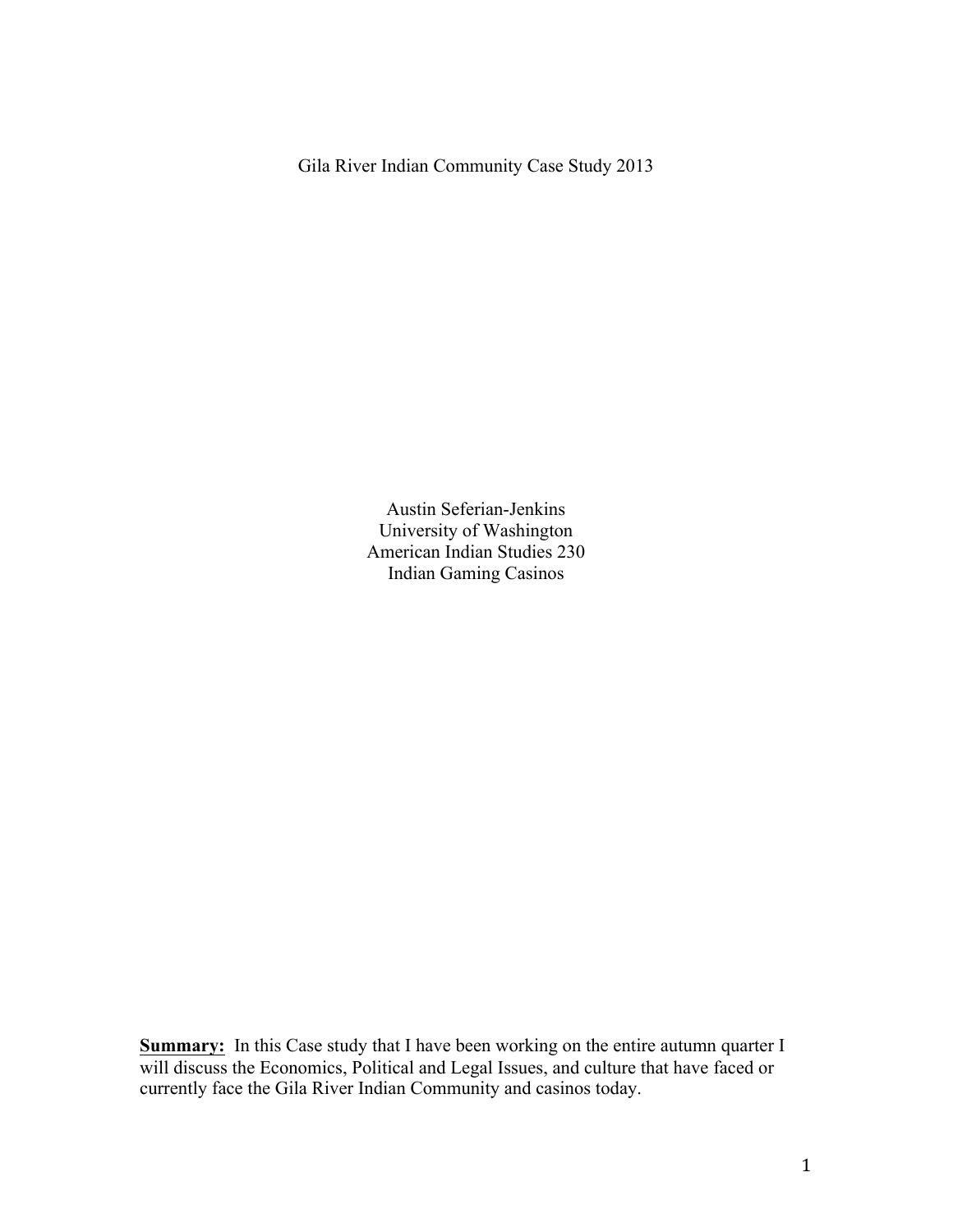## *Economics*

#### **Background:**

The Gila River Indian Community has a above par Economic situation for their tribe and Casino. The most successful Casino that Gila River Indian Community runs and operates is the Sheraton Wild Horse Pass Hotel and Casino. The Sheraton Wild Horse Pass Hotel and Resort is located in Chandler, Arizona. This hotel and casino has many different revenue streams within it to help create economic growth and sustainability for the Gila River Indian Tribe. Some of these different revenue streams that are in the casino are slot machines, poker, and blackjack. Another stream of revenue within the hotel and casino is their entertainment package. Which includes a showroom, lounge, and many different café and bars throughout the hotel. The Gila River Indian Community also supports movements and groups that support giving back, re-connecting, and reuniting land of indigenous people. The Gila River Indians choose to give back to their communities and tribal members to help improve life, community buildings, surrounding areas, and other non-profit organization that benefits all people in the area's around Gila river Indian Community. While the Gila River Indian Community love to give back and help their own people they also are trying to make substantial gains in diversifying assets to increase revenues. Areas that the Gila River Indian people have taken a notice to and have started diversifying is in industrially, agriculturally, retail and recreational as well.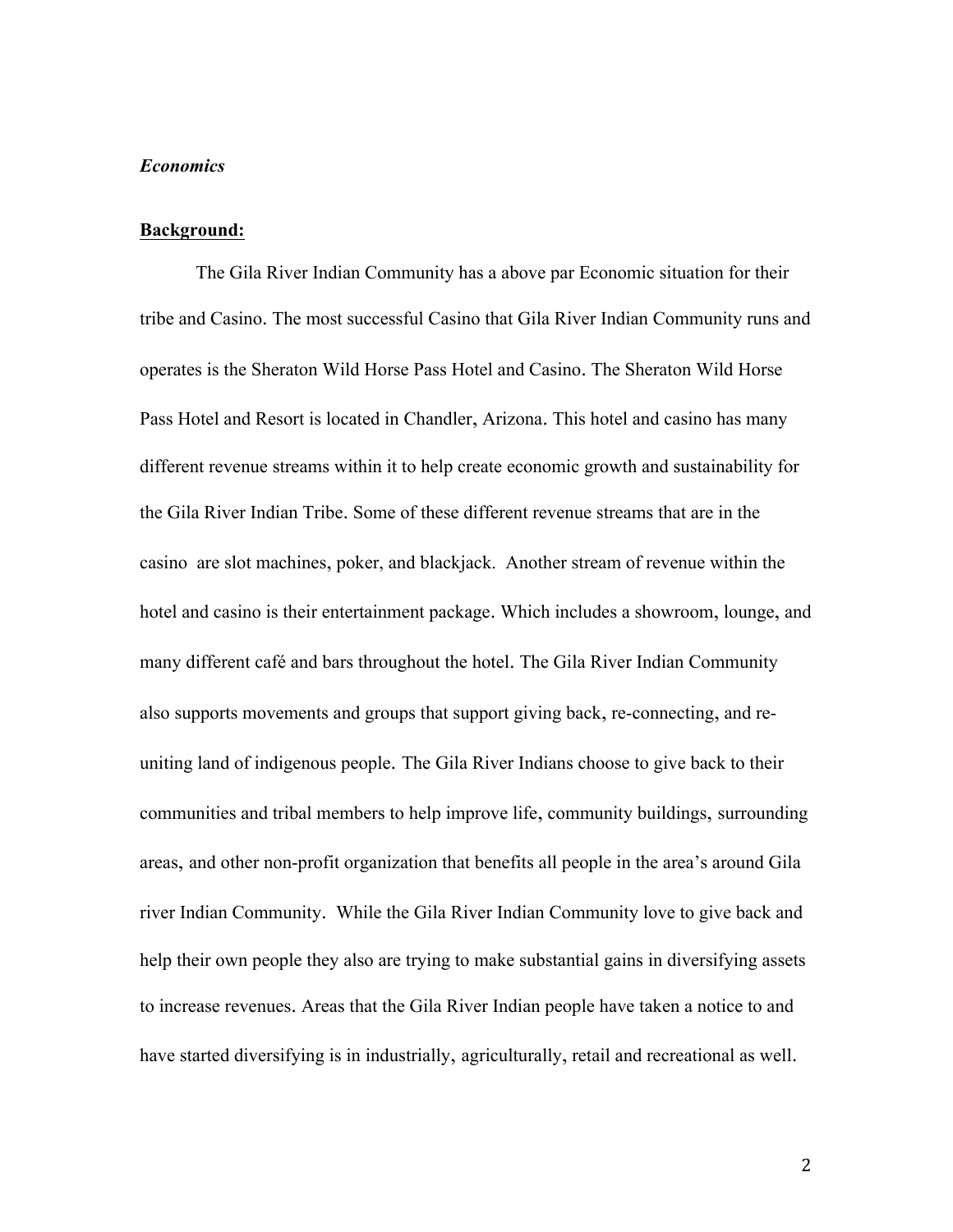#### **Findings:**

My findings of the Gila River Indian Community are nothing short than what I expected. I found that Gila River Indian's casinos are all doing good and are not only sustaining themselves but making profit and sustaining communities, building improvements, outreach programs, and donating to local charities surrounding their tribe and casino area. The Sheraton Wild Horse Pass Hotel and Casino is located in Chandler, Arizona this facility was opened in 2009 and cost to build a little over 200 million dollars. After being built the Sheraton Wild Horse Pass Hotel and Casino became the biggest hotel and casino in the State of Arizona boasting a ten-story building with a 1,400-seat showroom to go along with the casino, bar/lounge, and cafes. The use of Revenue the tribe uses from the Casino goes to a multitude of areas for the tribe. For example earlier this year in November the Gila River Indian Community donated 168,000 dollars of gaming revenue to three distinct areas that help their community grow. The recipients of this money were Against Abuse who was given 100,000 dollars, The Casa Grande Valley Historical Society 15,000 dollars, and the city of Casa Grande for housing rehabilitation received 38,000 dollars. These revenues from diversified assets also have gone into building community buildings such as upgrading their tribal Government buildings into state of the art facilities. In 2011, all of the tribes contributed 22.6 million dollars to the state of Arizona to help fund and improve education, tourism, wildlife services, local emergency rooms, and hospitals. The Gila River Indian people are very business savvy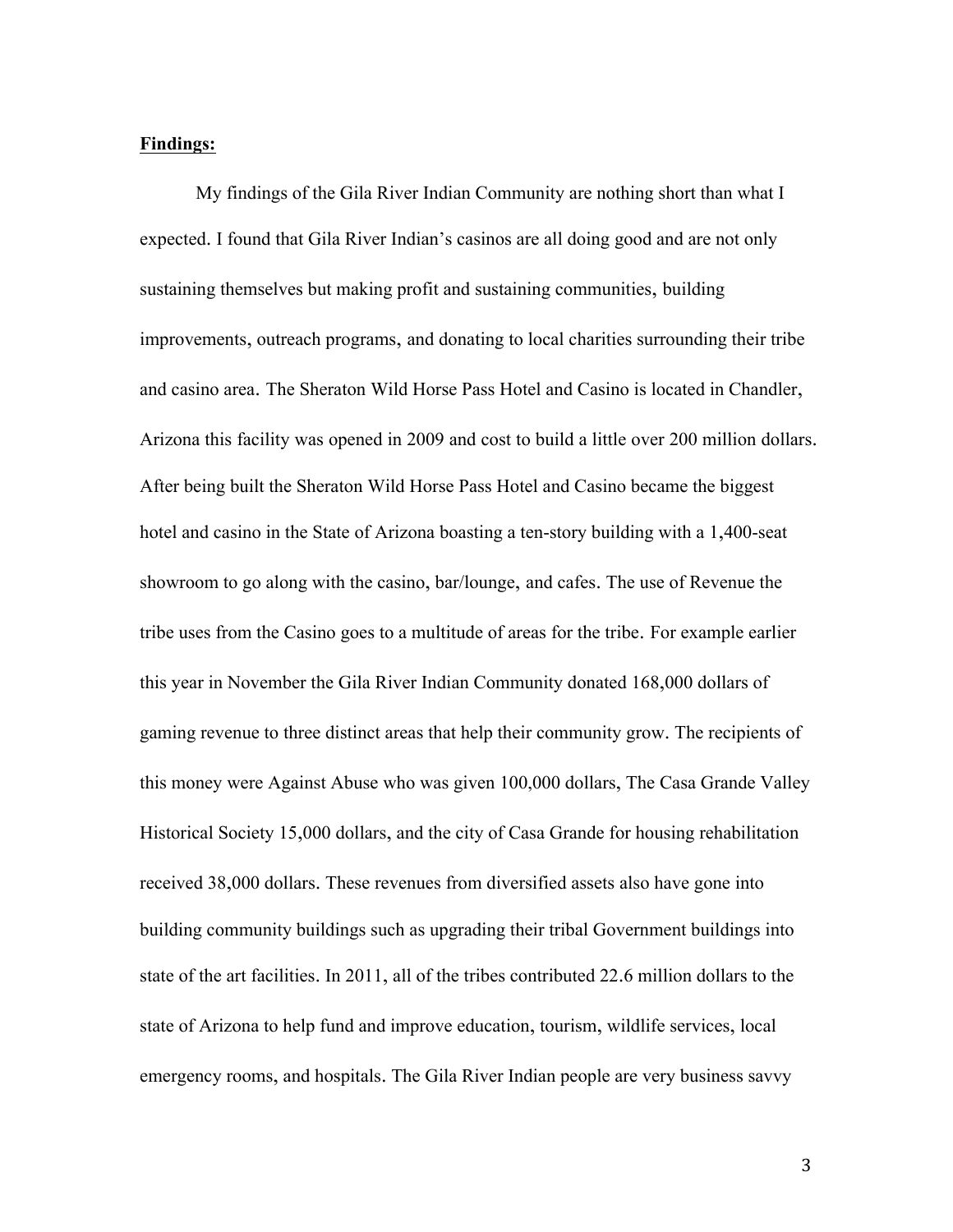and have learned early in that the smartest thing to do is diversify your assets. They have multiple business including their own casinos, electric, water, gravel, restaurants, lounges, and bars.

## **Conclusion:**

The Gila River Indian Community is a very unique tribal community. Throughout my researched I have found that this particular tribe loves to give back. They love to give back because they love their people they truly care about there people. They given hundreds of thousands of dollars to charities and organizations they feel help their community and communities surrounding them. I have also learned through this research that Gila River people are very intelligent business people themselves. They have many different areas that they collect revenue the casino obviously being the biggest one. The fact they have other business's on and off of tribal land speaks to their continuous effort to build self-reliance and self-sustainability. All the things that I have stated in my findings only help support my belief that the Gila River Indian Community is in great shape growing as a people, revenue will continue to increase, and their future is very bright.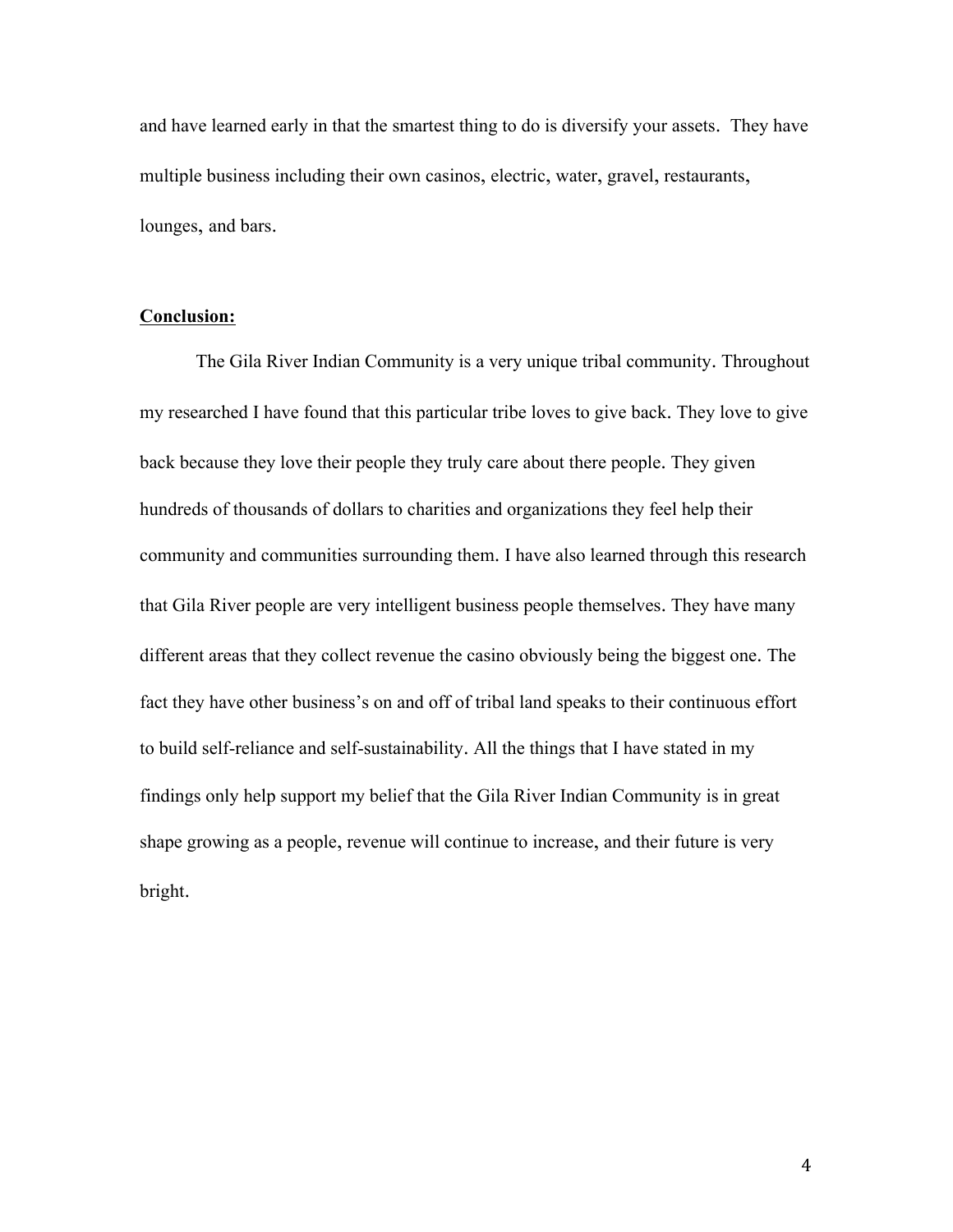### *Political and Legal Issues:*

## **Background:**

The Gila River Indian people have not been known to cause problems with the Untied States government. But do not get that confused with the Gila River Indian people not doing anything at all. The Gila River Indian people are truly invested in their lands through agriculture such as farming which is one of their most profitable business for them behind Casino's. The state of Arizona has a compact with all tribes for them to share their gaming revenue with the state. The state also has a strict set of guidelines that require the Indian Tribes in Arizona to follow on how they decide to distribute to their revenue after shared with the state. The state also allows the Gila River Indian people to have their own tax on non-tribal merchandise sold on their reservations or allotted land. Gila River Indian people are extremely peaceful for the most part. The state of Arizona also requires you have a gaming license. This is not unusual at all due to the fact that no matter where you go in the United States you must have a gaming license to legally own and operate a casino. The overall background of the Gila River Indian community when it comes to legal and policy issues, they just want to be treated fairly and given what they feel is theirs. They also feel that the state should be more environmental friendly and have tried to join groups and organizations to help push their ideas of a healthier world on to their states legislative desk.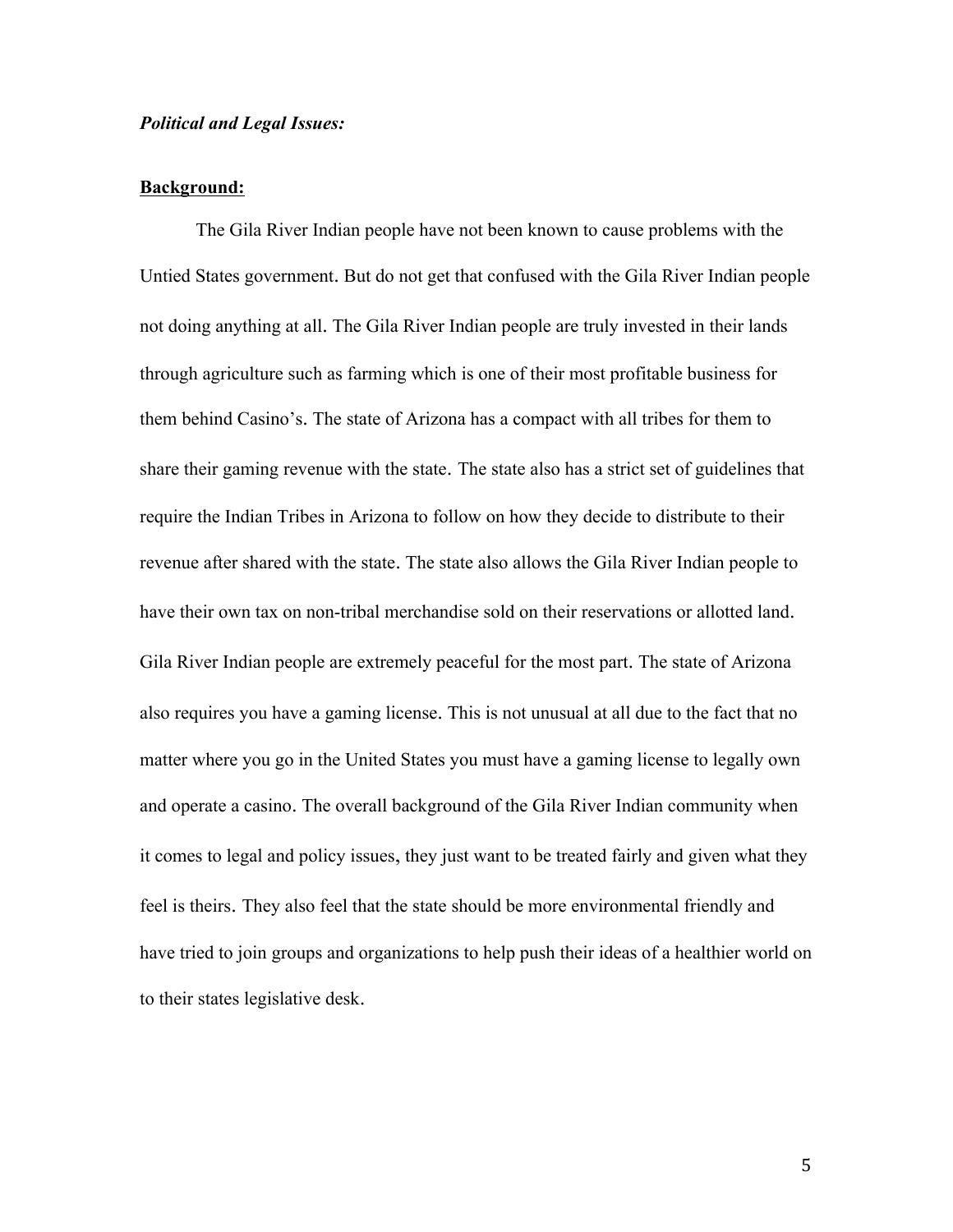## **Findings:**

My findings of the Gila River Indian Community are not much different than what I expected to find when it came to policy and legal issues. What I found as I stated earlier in the background is the Gila River Indian people just want to be treated fairly and right. For example the State of Arizona were taking a large amount of their water from their reservations. Obviously that is problem because water is the most essential resource to human life. These aggressions against the Gila River Indian people by the state would not go unnoticed. This eventually landed up in court and was said by Assistant secretary Artmen "This is the biggest water settlement acts in the history in the United States of America. This settlement was due to the Gila people's river the drying up. Now knowing they are a very strong agricultural community the loss of this river caused poverty throughout the reservations and a extremely harder life for the people that lived in the reservation. This water settlement assured the Gila River Indian people a allocated amount of water for them and another tribe at all times. My findings on regarding the use of revenues by the Gila River Indian Community were good to see. I found that they have serious investment in their people's health care and education. The state requires they break the revenue into five separate categories, these categories being healthcare (45%), education (19%), public safety (17%), Economic Development (18%), Transportation (1%). An interesting piece of information that I found was tribal sales tax on Indian land. Earlier this year in April there was a large amount of newly opened outlet malls near Phoenix. What is so interesting about these premium outlet malls is that they happened to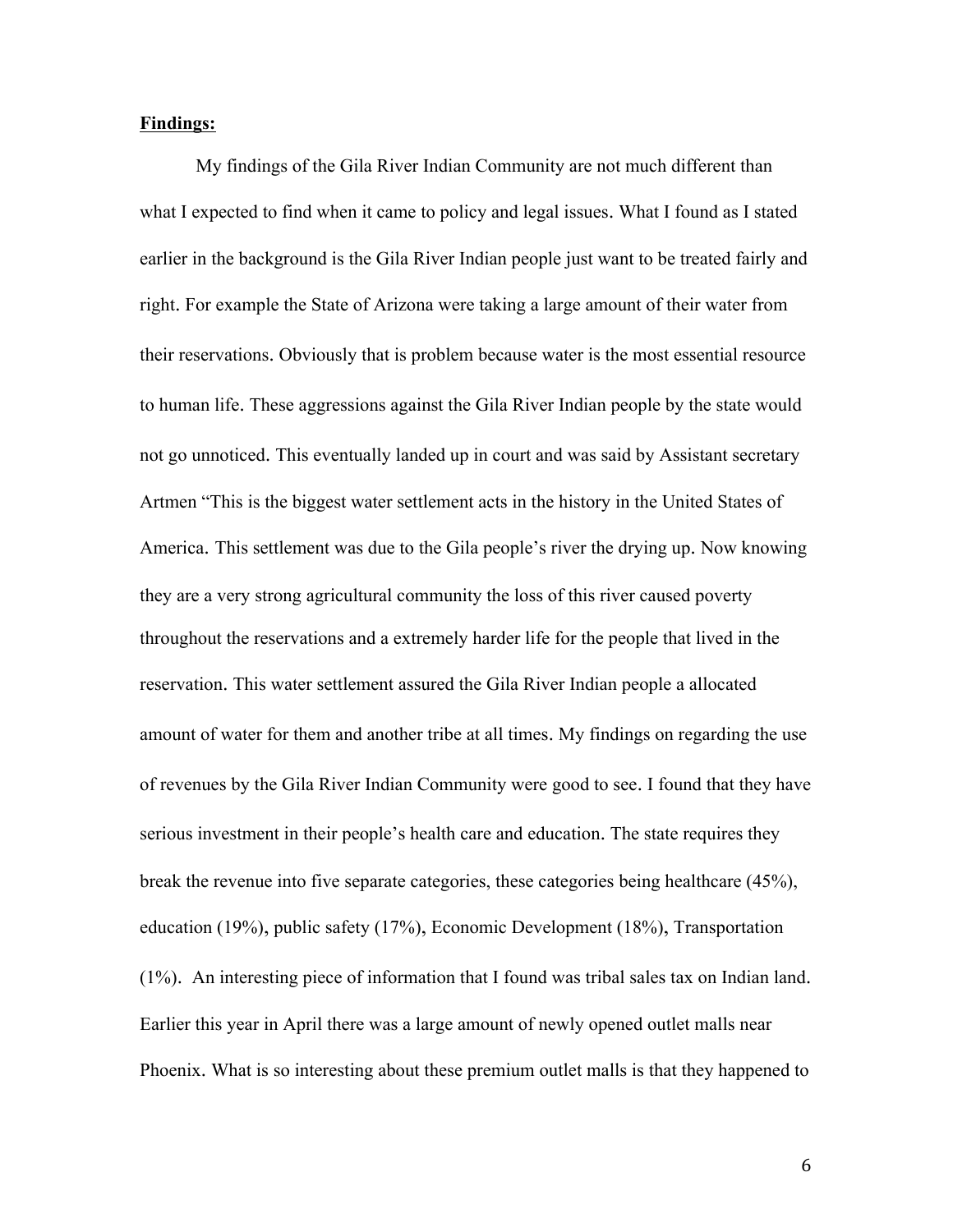be made and ran on tribal land. This is where it begins to get tricky for consumers because there were reports of some days with 8.8% sales tax and others days with 13.8% sales tax. Obviously as A consumer you would be worried why you are getting taxed at different rates at different stores on different days. It actually comes down to the federal government having the power to have retail sales tax on Indian land. Adding on to the federal government sales tax the Indian tribal sales tax can be included to which is six percent.

#### **Conclusion:**

The Gila River Indian Community is a very tight knit community. What I have found throughout my research is that they truly care about there people. It is evident throughout my research not just in the political and legal issues but it can be traced back all the way to economics. One example of the Gila River Indians taking their legal issues serious is the water act settlement I said earlier. The state of Arizona and the government of that state were unfairly taking the water from where the Gila River Indians lived which eventually caused poverty. When poverty occurs crime will go up as well, healthcare, and education will go down. Water may not seem like a serious policy or legal issue but it is because it is the basis of all life. When you strip that from any creature on this earth you are drastically decreasing its ability to live a good solid life. The Gila River Indian legal team did a phenomenal job showing the state what they were doing to there people. Because they did such a good job they were able to get a allocated amount of water for their people and only their people at all times. Another interesting fact I found was that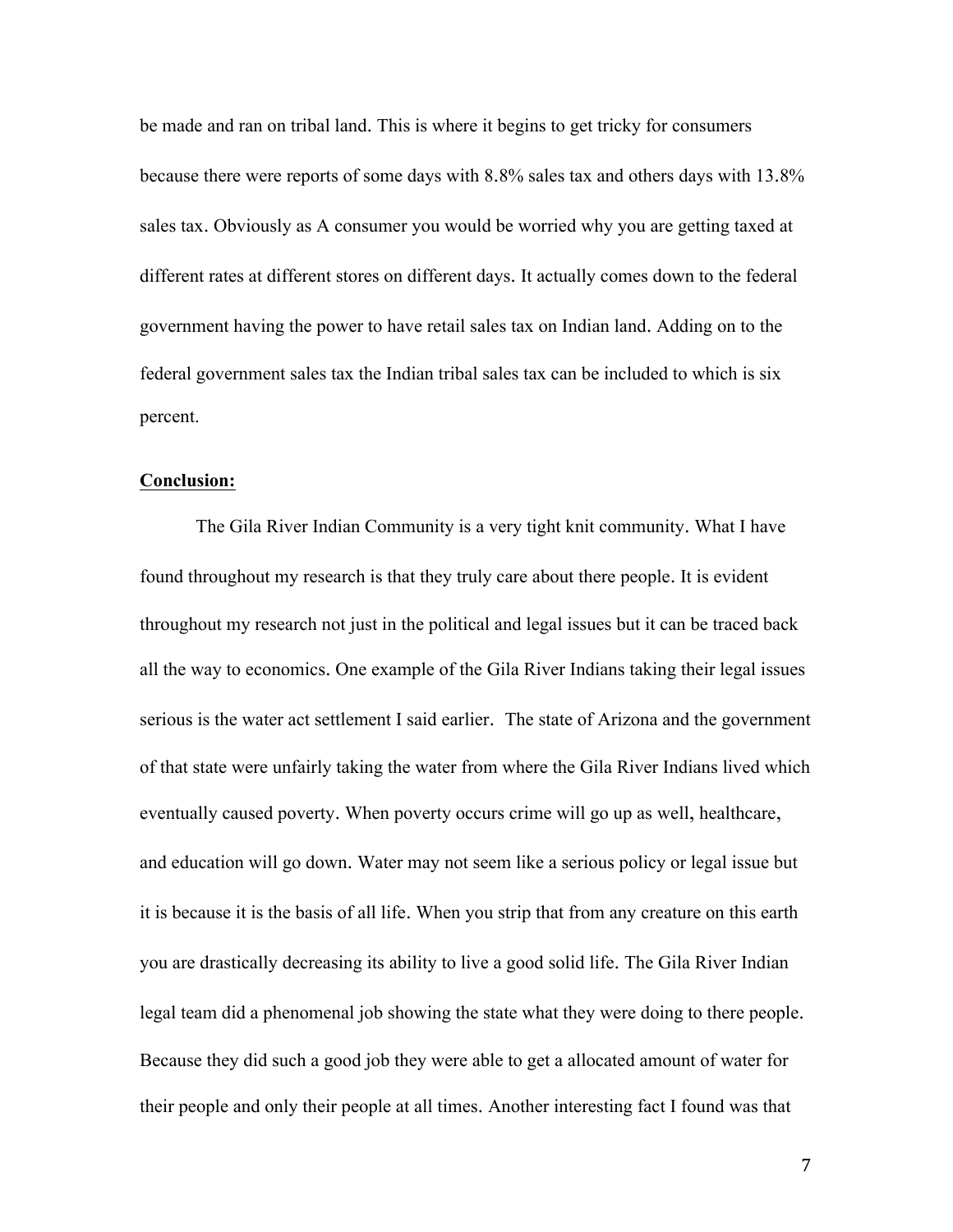Gila River Indian Community is required to give 45% of revenue back into healthcare. This really shows how important the Gila River people view their elders, and young children. I say these specific groups because these are the groups most likely to use the healthcare system. This definitely shows a respect for the elders in their community and a certain amount of protection over the young Gila River people so they can continue to keep having generations of their people in the area. Overall what I have encountered with the Gila River people is that they don't want special treatment or anything of that nature. They just wanted to be treated fairly and right. When I say right I mean they have their entitled lands that their ancestors had as well not poisoning the water, air, or dirt that they live off of and feed their community with. The Gila River Indian Community has never been the offensive of the United States nor do I see that in the future, they just want their natural land, clean, healthy, and their people happy.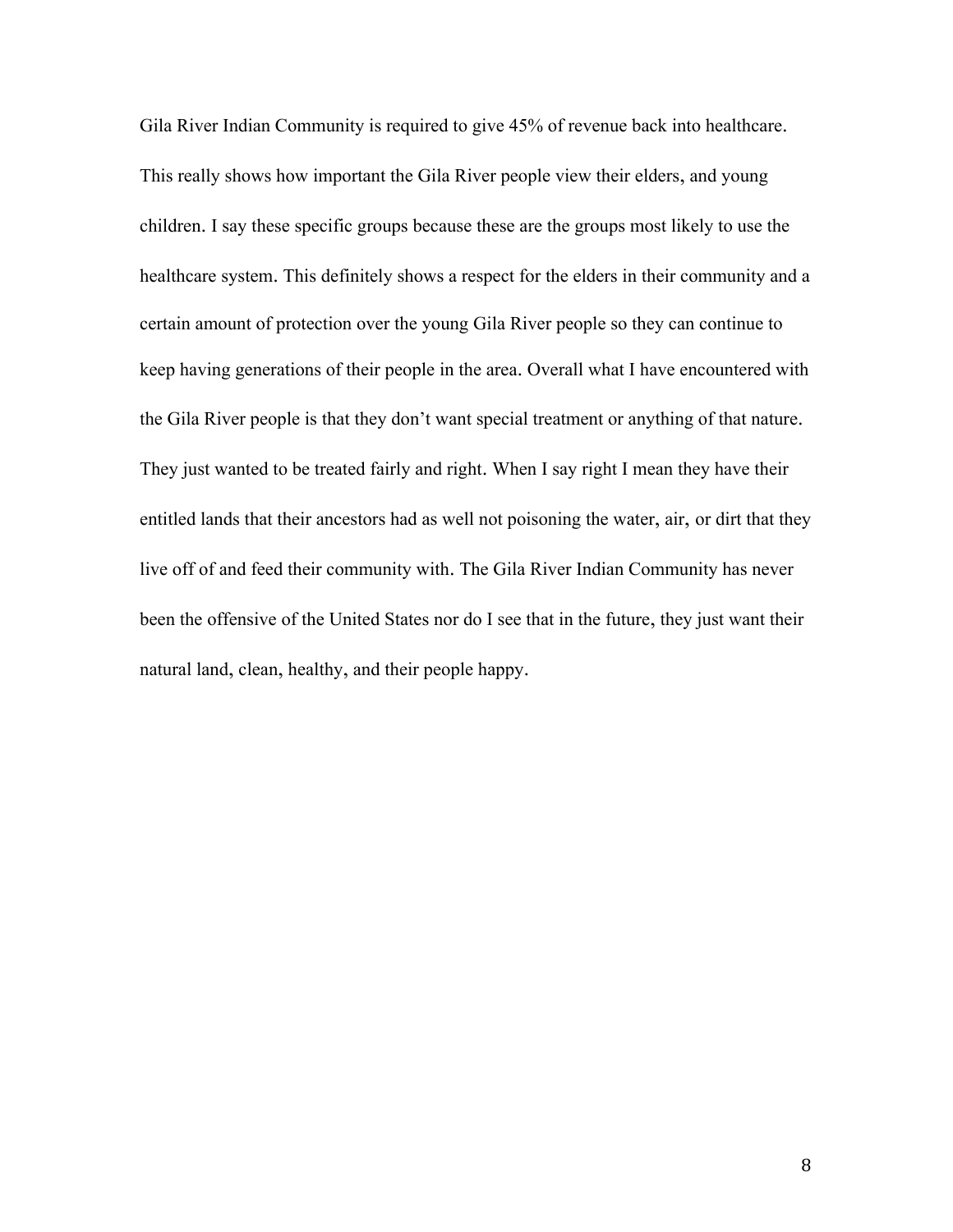#### *Culture:*

#### *Background:*

The Gila River Indian Community was established in 1859 and was formally established by congress in 1939. The Gila River Community is located in the northwestern Pinal County, Arizona the Phoenix Metropolitan Area is located just a bit north of the reservation. This Reservation has 583.749 sq. miles an population just a little over 11,000. Their number one source of revenue for is Wild Horse Pass Hotel& Casino. This Hotel does a great job of incorporating Gila River culture into their hotel in many different aspects. The Wild Horse Pass Hotel& Casino is the largest casino in the state of Arizona, it is also was built in 2009 and cost over 200 million dollars. The Gila River people do not strongly associate themselves with the casino. In fact if you are in the Casino you won't be able to find anything with the Gila River logo or any sign saying this Casino is owned and ran by the Gila River Indian people. Wild Horse Pass Hotel & Resort does not really do a good job balancing the heritage of the Gila River Indian people within the hotel or Casino.

## *Findings:*

My findings for the Gila River Indian Community are very interesting and somewhat surprising to me. What I found that there is not much really any inter-tribal conflict with the casino. The way the Gila River Indian people avoid this issues is to keep business and the tribe as spate as possible. If you step into any of their tribal owned casino's you will see very little most likely no symbols affiliating them back to their tribe. This helps I think the business aspect of their casinos because it strictly focuses on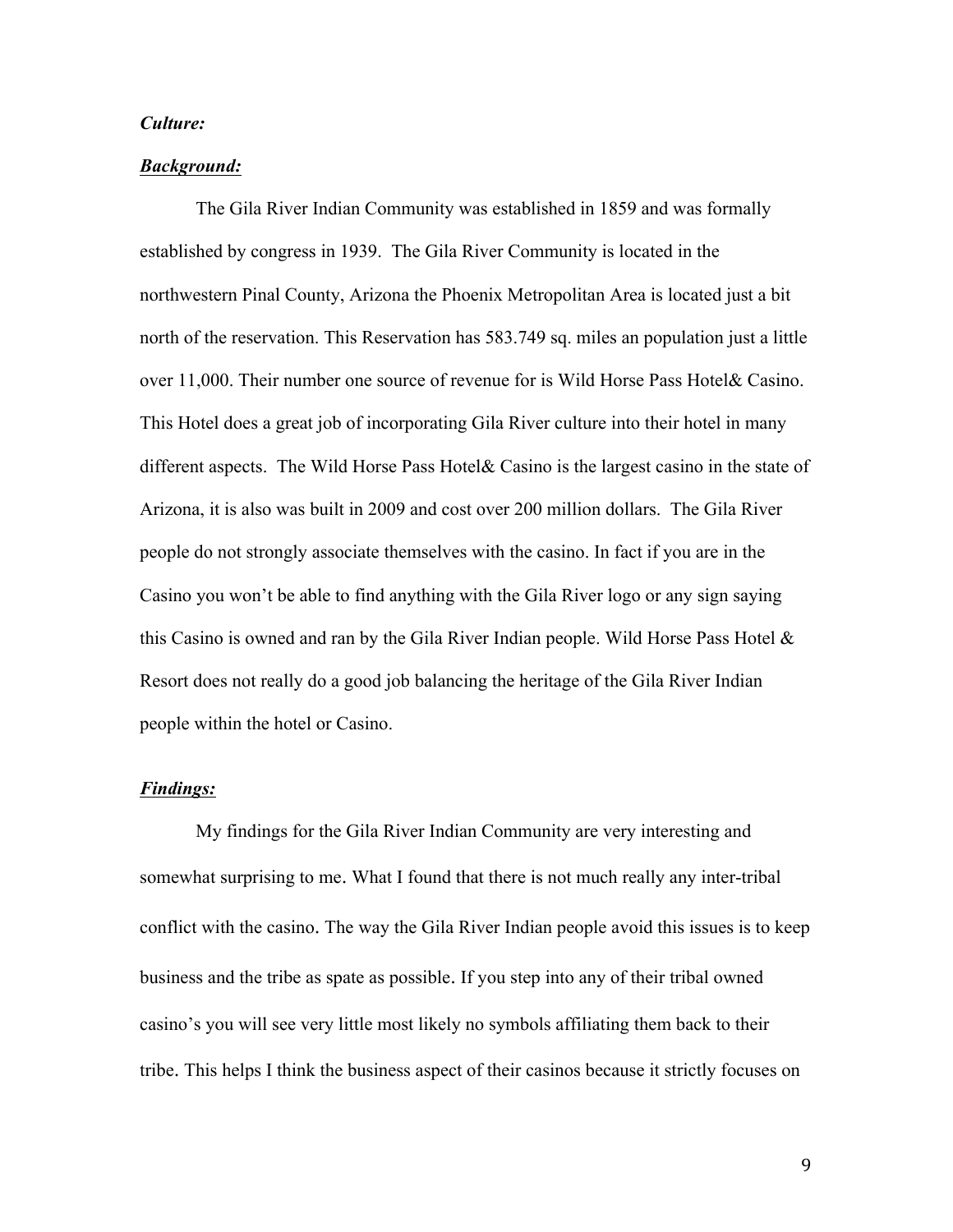the consumer gambling and continue to gamble. It keeps the consumer away from looking at history of their people and getting distracted from gambling. Like I stated before the culture doesn't affect the Indian gaming at all. If anything it sort of hurts the Gila River Indian communities gaming opportunities. This hurts their gaming opportunities because while they are making money from gambling games they could be making more if they included culture into their gaming. This would ensure not only the regular gambler would keep coming to their casino and spending money but it would also mean that they could collect serious tourism consumers with their culture. The key in my findings for the Gila River Indian Community is there ability to maintain and communicate native American cultures still in the present day. Their people still do ancestral ceremonies; still do pow wow's and many other things. The importance to the survival of their culture and people desperately depends on the current Gila River Indians to keep there people thriving and communicating and maintaining their culture, practices as native Americans. This is where in my findings I found that the Gila River Indian community fell short with balancing heritage vs. operating in the  $21<sup>st</sup>$  century. Not saying it is easy to balance these both but I found that Gila River Indian Community is losing or sacrificing some of their heritage to run a  $21<sup>st</sup>$  century business. The pro to sacrificing a little heritage to run this casino is that they are doing extremely well in revenue and in return their people are healthier, happier, and smarter. There is no substitute for that.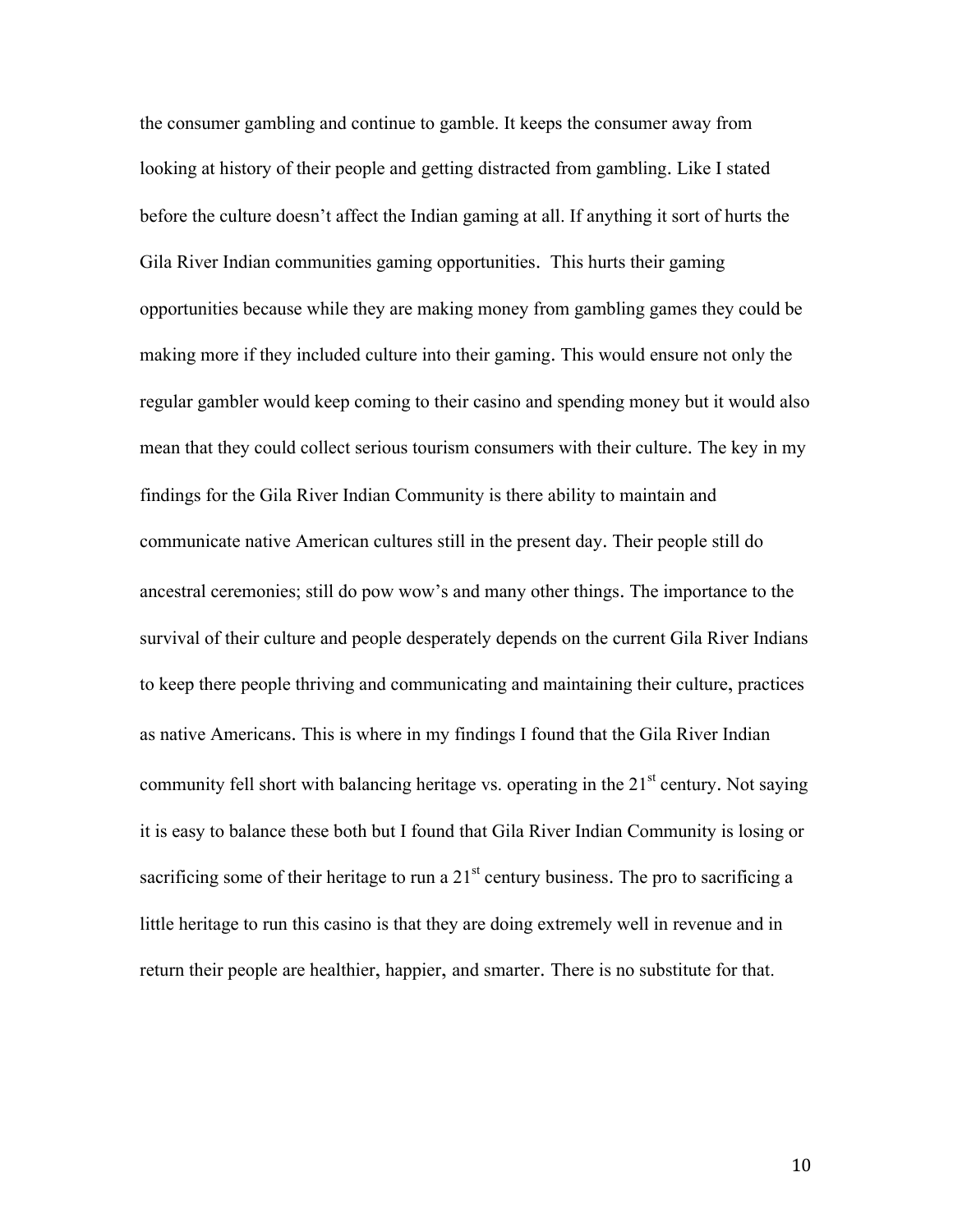## *Conclusions:*

My overall conclusion of the culture of the Gila River Indian Community is that their culture is slowly drifting away. Their heritage has been put down for the gain of money. I believe that the Gila River Indian people need to come together soon and figure what they want for their community culturally in the future. The most important aspect of native Americans is there tradition and heritage I am afraid after all my research has been done I fear that the Gila River Indians are losing but are gaining substantial amount of revenue. I would hate to be in this dilemma between choosing heritage or financial gain the Gila River community has tough choices hanging in the balance in the ever approaching future.